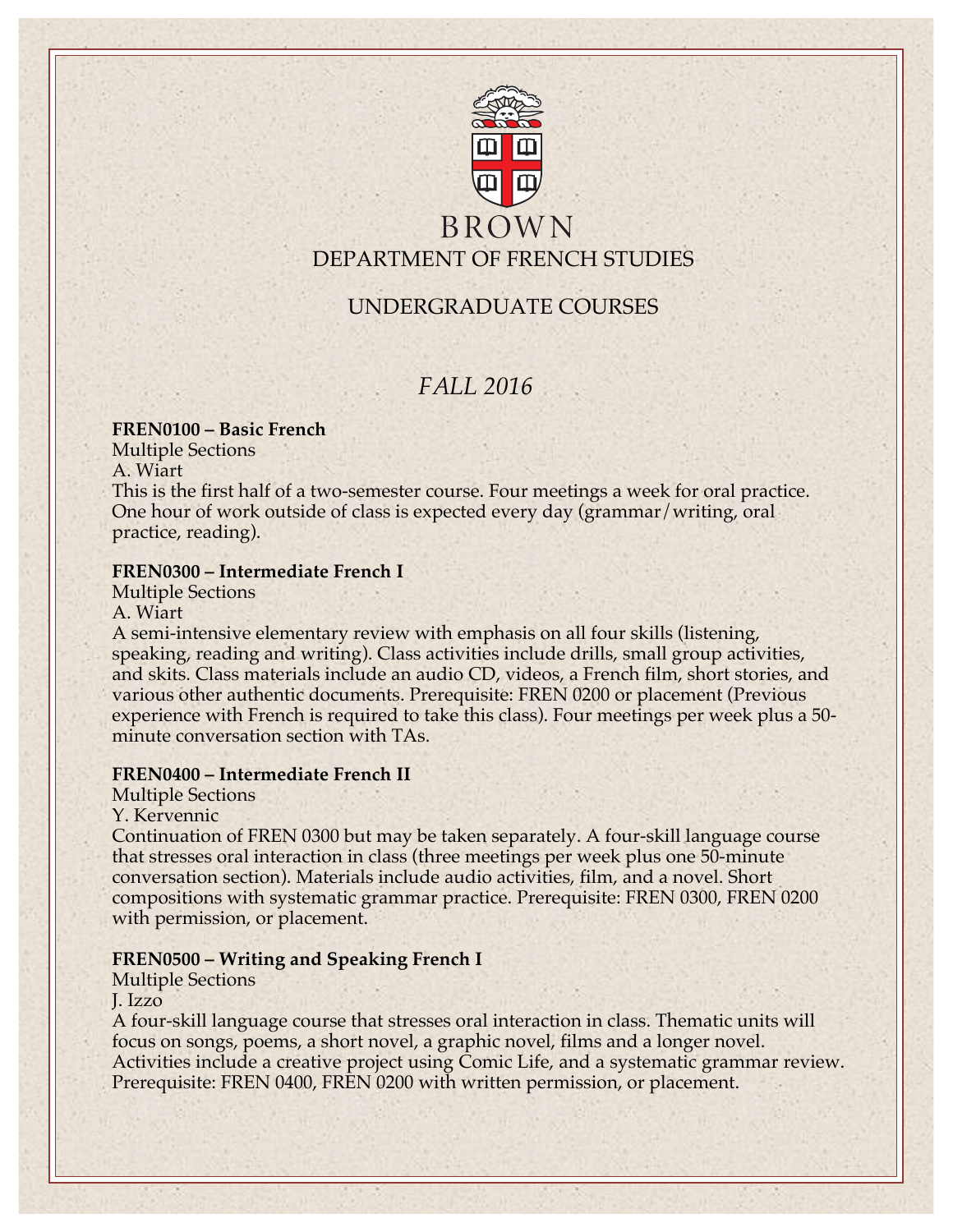### **FREN0600 – Writing and Speaking French II**

# Multiple Sections

S. Ravillon

Prerequisite for study in French-speaking countries. Class time is devoted mainly to conversation and discussion practice. Writing instruction and assignments focus on essays, commentaries, and to a lesser degree, on story writing. Apart from reading assignments for discussion (press articles and literary excerpts), students select two novels to read. Prerequisite: FREN 0500 or placement.

#### **FREN0720A – De l'Amour courtois au désir postmoderne**

### (Q) Th 4pm – 6:30pm

#### V. Krause

From twelth-century courtly literature to contemporary film, this course explores the enduring romance between French culture and Eros. The ambiguities of desire are brought to the fore across changing religious and social contexts. Readings include Duras, Flaubert, Freud, and Baudrillard. Open to students who receive a 5 (AP test), 700 and above (SAT II) or with instructor's permission. First Year Seminar, open to first year students only.

#### **FREN0760A – Intro à l'analyse littéraire**

(K) T, Th 2:30pm – 3:50pm

### S. Stojanovic

On what terms and with what tools can we "read" a text? This class aims to provide the historical context, vocabulary, and tools for textual analysis by comparing traditional and innovative examples of the major genres (short story, novel, poetry, theater) of French and Francophone literature; we will also draw from the visual arts (painting, film, graphic novel). Students will be introduced to a range of analytical approaches to the text, including narrative theory, poetics, psychoanalysis, sociocriticism, and gender studies. Authors studied include Abirached, Balzac, Baudelaire, NDiaye, Perec, Racine, and Sand.

#### **FREN1000B – Littérature et culture**

(J) T,Th 1pm – 2:20pm

#### V. Krause

From the Middle Ages to the Age of Versailles, this course examines 6 foundational moments in French civilization: the Crusades, courtly love, humanism, the witch hunts, Cartesian reason, and the emergence of the autonomous self. Close scrutiny of literary texts and films will provide a window onto French civilization before the Revolution. Readings include medieval epic, Montaigne, and Descartes. In French.

#### **FREN1110F – Le Roman contemporain**

(I) T,Th 10:30am – 11:50am

#### T. Ravindranathan

In this course we will read a selection of French and Francophone novels from 1985 to 2015. Authors include Patrick Modiano, Marie NDiaye, Lydie Salvayre, Marie Redonnet, Emmanuel Carrère and François Bon. Placing these novels in dialogue with key voices from critical theory (Cixous, Barthes, Derrida, Kristeva), we will pursue through the semester a sustained reflection on major contemporary "problematics" including